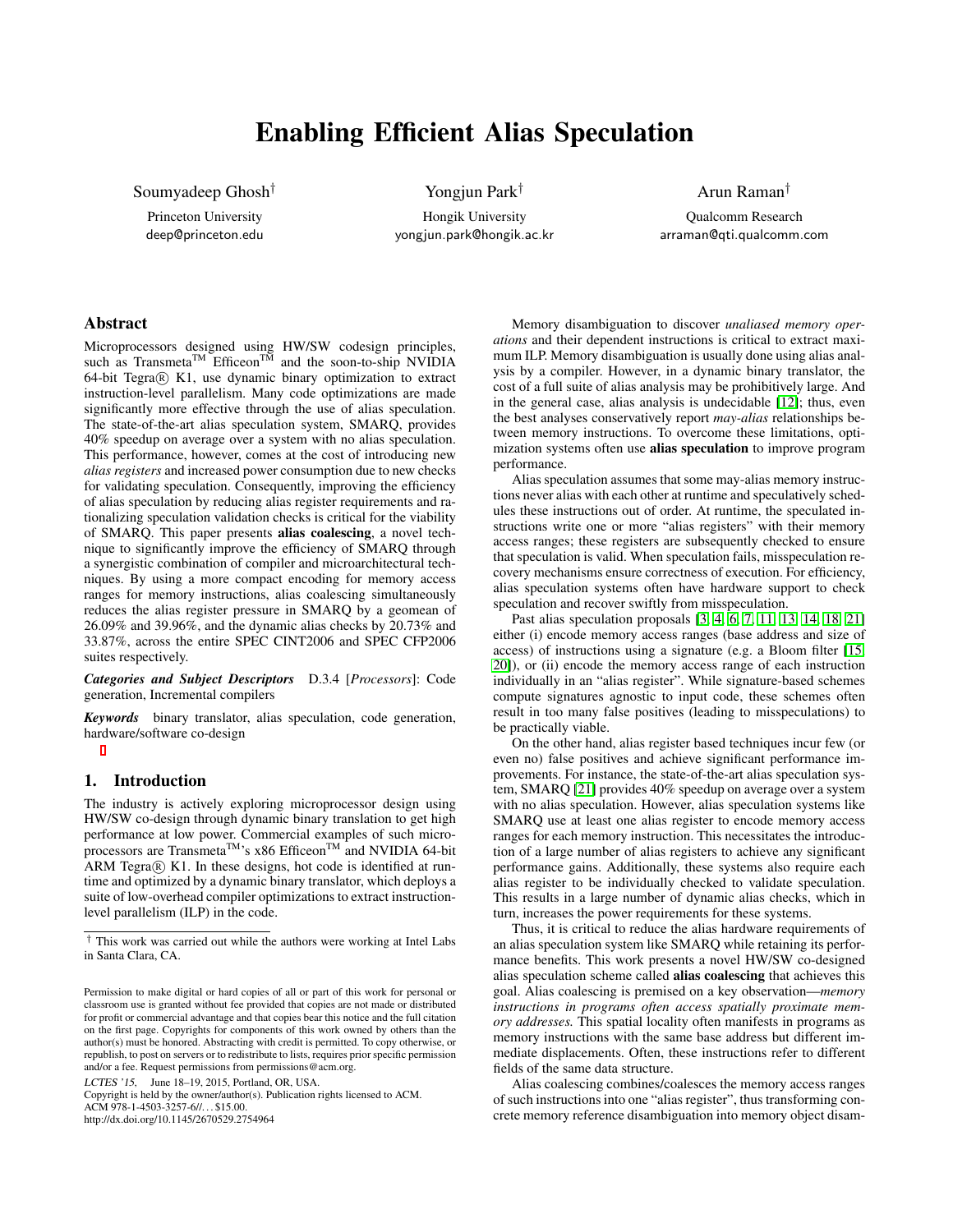biguation. This reduces the alias hardware requirement from one alias register per speculated memory instruction to one alias register per coalesced set of memory instructions. The number of checks required to validate speculation also reduces from one check per memory instruction to one check per coalesced set. Alias coalescing uses new algorithms to analyze code at run-time and identify *coalescent* memory operations whose memory access ranges can be effectively combined into a few alias registers and checked in a HW alias checking structure. Thus, coalescing hits the sweet spot between signature-based and one-register-per-speculated-access approaches by getting the alias checking efficiency benefits of the former and the finer checking granularity (and lower false positive rates) of the latter.

We evaluate alias coalescing on top of the state-of-the-art alias speculation system, SMARQ [\[21\]](#page-9-9). Alias coalescing reduces the alias register pressure for SMARQ (using 28 alias registers) by a geomean of 26.09% and 39.96% respectively for SPEC CINT2006 and SPEC CFP2006 benchmark suites. Further, it reduces the number of dynamic alias checks required by a geomean of 20.73% for SPEC CINT2006 and 33.87% for SPEC CFP2006 workloads.

In summary, the contributions of this paper are:

- Alias coalescing, a technique to more efficiently encode memory access ranges and enable efficient alias speculation;
- Methods to identify memory operations suitable for coalescing, interfaces to alias checking hardware for coalescing, methods to allocate alias registers for coalesced memory operations, and hardware design to perform coalesced alias checking; and
- A detailed evaluation of the effectiveness of alias coalescing in reducing alias hardware requirements for rotating register file based alias speculation.

# 2. Motivation

To illustrate the need for alias coalescing, consider how alias speculation in SMARQ [\[21\]](#page-9-9) reorders memory instructions for the example in Figure [1\(](#page-1-0)a). The while loop calculates the sum of all elements in a linked list, and stores it in memory. Figure [1\(](#page-1-0)b) shows the sequence of memory instructions in this loop. Figure [1\(](#page-1-0)c) shows a speculative reordering of the memory instructions designed to hide load latency and to allow the loads' dependent instructions to be scheduled earlier, thereby improving performance. This speculative reordering is valid if and only if the memory access ranges of the loads  $(LD_2$  and  $LD_3$ ) do not overlap with the memory access range of the store  $ST_3$ . To verify this assumption, SMARQ uses alias *protection* and *checking*.



<span id="page-1-0"></span>Figure 1. Hardware alias detection

The speculatively hoisted instructions first record their memory access ranges in their individual alias registers. This is called the *protect* step, as these speculated instructions are being protected from memory operations (typically stores) that occur earlier in original program order. When the instructions occurring earlier in the original program order are executed, they *check* their own memory access ranges against those of the speculatively hoisted instructions to verify that speculation is correct. An overlap detected by the check step raises an *alias fault* indicating misspeculation. In response to an alias fault, the system recovers by rolling back execution to an earlier, non-speculative state. Execution is then resumed without reordering the instructions which caused the alias fault to be raised. Figure [1\(](#page-1-0)c) shows the protect and check operations associated with the different memory instructions in the example.

Note that each speculated memory instruction in SMARQ requires one alias register. Thus, the alias register pressure is directly proportional to the number of speculated instructions. Furthermore, during the check operation, each speculated instruction introduces one dynamic alias check. This directly affects the latency to detect the presence of an alias fault (more checks imply higher latency). Other alias speculation schemes such as Advanced Load Address Table (ALAT) in Itanium [\[3,](#page-9-1) [4,](#page-9-2) [13,](#page-9-6) [14\]](#page-9-7) and static alias registers in the Transmeta<sup>TM</sup> processors [\[6,](#page-9-3) [11\]](#page-9-5) exhibit the same properties. Thus, there is a need to introduce a more efficient and compact encoding of memory access ranges to improve the *efficiency* of alias speculation—by reducing the alias register pressure and by reducing the number of dynamic alias checks. The proposed encoding must strike a good balance between hardware requirements for alias protection and checking, and precision and efficiency to identify individual aliasing memory operations. Alias coalescing aims to present such an efficient encoding.



<span id="page-1-1"></span>Figure 2. Transformation of concrete memory reference disambiguation to memory object disambiguation due to alias coalescing for the code in Figure [1.](#page-1-0) Each color represents a separate alias hardware entry.

## 3. Alias Coalescing

To understand the idea behind alias coalescing, consider again, the code example in Figure [1\(](#page-1-0)a) and the corresponding sequence of memory instructions shown in Figure [1\(](#page-1-0)b).  $LD_2$  and  $LD_3$  access the fields next and value of the same memory object, node. In existing alias speculation proposals, both these loads would occupy their own entries in the alias hardware. However, one could coalesce the alias hardware entries for these loads into a single entry. As shown in Figure [2,](#page-1-1) *coalescing the alias hardware entries for these loads increases the granularity of memory disambiguation from concrete memory references to memory objects*.

While object-based representation of alias hardware entries encodes memory access ranges more compactly, it requires knowing object layouts in memory, which is often difficult to determine at the binary level. Thus, we need a simpler way to identify speculated instructions whose alias hardware entries could be coalesced. One option is to use memory profiling [\[2,](#page-9-12) [10,](#page-9-13) [19,](#page-9-14) [22\]](#page-9-15) to determine spatially proximate memory locations, which often lend themselves to better encoding schemes. Further, one may use a Bloom filter [\[15,](#page-9-10) [20\]](#page-9-11) to summarize these accesses. However, profiling in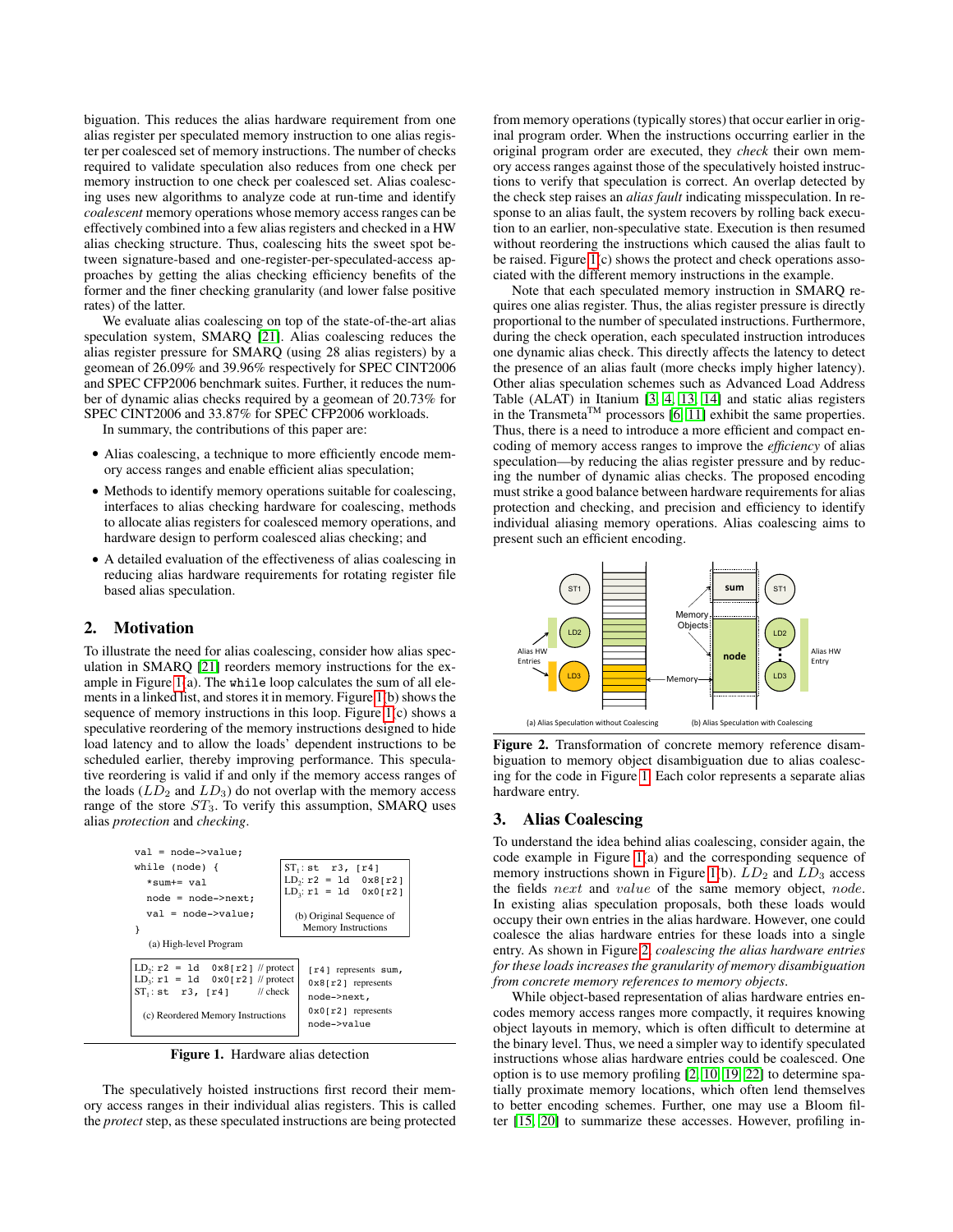troduces its own set of overheads and requires representative input sets. Similarly, using a Bloom filter may introduce less efficient alias checking and insufficient precision to identify individual aliasing operations.

To address the above problems, we make the following key observation: *programs often contain a number of memory instructions accessing spatially proximate addresses. This often manifests in code as memory instructions with the same base address but different immediate displacements*. Often, these memory instructions access different fields of the same memory object. Alias coalescing *coalesces* the alias hardware entries for each of these speculated memory instructions (with same base address but different immediate displacements) into a single entry. Thus, the alias hardware requirement falls from one entry per memory instruction to one entry per coalesced set. Similarly, the number of dynamic alias checks required also reduces from one check per memory instruction to one check per coalesced set. These reductions enable alias coalescing to improve the efficiency of alias speculation.

#### 3.1 Identifying Memory Operations for Coalescing

The first step for alias coalescing is to identify the memory operations whose memory access ranges can be coalesced. This is done by formally capturing the observation that *spatially proximate memory accesses are often present in programs as memory instructions with the same base address but differing in their displacements*. Two memory operations  $M_i$  and  $M_j$  are considered candidates for coalescing, if their:

- base addresses, indexes, and scales are the same, and
- immediate displacements differ by not more than  $\epsilon > 0$ .

After memory operations are identified as candidates for coalescing, the memory access ranges for the coalesced set is obtained as follows: Assuming that each memory operation  $M_i$  has the address range  $[b_i, e_i]$ , the memory access range of the coalesced set is the less precise  $[B, E]$ , where

$$
B = min(b_i), \text{ and } E = max(e_i); \forall i
$$

#### 3.2 Static vs Dynamic Coalescing

Once the coalesced sets of memory instructions are determined, the next step is to decide when to coalesce the memory access ranges of these instructions. Coalescing of memory access ranges may be performed either by a representative memory operation in the coalesced set, called *static coalescing*, or each memory operation individually, called *dynamic coalescing*.

Static Coalescing: Consider the static coalescing example shown in Figure [3\(](#page-2-0)a). Subscripts indicate the order of memory operations in the original program. Suppose  $ld_4$  is selected as the representative of the coalesced set  $\{ld_2,ld_4,ld_5\}$ . Also, let imm1 and imm3 be the minimum and maximum displacements respectively for the loads in the coalesced set. For the reordered sequence shown in Figure [3\(](#page-2-0)a), the first memory operation from the coalesced set is marked for alias protection. The annotation COALESCE imm1 imm3 indicates the range of offsets to be added to the base register of the associated memory operation. The range of offsets comprises the minimum immediate displacement (-imm1) and the maximum immediate displacement (imm3) in the candidate coalesced set. It must be noted that static coalescing would require further changes to the ISA (over the base alias speculation scheme) because we would need to encode the range of offsets within the instruction itself.

Dynamic Coalescing: In contrast to static coalescing which summarizes the memory address range of a coalesced set using a representative memory operation, dynamic coalescing coalesces an alias register as and when each member of the coalesced set executes. Figure [3\(](#page-2-0)b) shows an example of alias speculation with dynamic coalescing. In this example,  $ld_4$  initially protects its alias hardware

| $ld_i$ imm $1$ [r2]              | // protect COALESCE<br>imm1 imm3 | $ld_i$ imm1[r2] // protect |                       |
|----------------------------------|----------------------------------|----------------------------|-----------------------|
| $ld$ , imm $2 \lceil r^2 \rceil$ |                                  | ld, imm2 [r2]              | $\frac{1}{2}$ protect |
| st, [r1]                         | $\mathcal{U}$ check              | st, [r1]                   | $\frac{1}{2}$ check   |
| $ld_{5}$ imm3 [r2]               |                                  | $ld_{5}$ imm3 [r2]         | $\frac{1}{2}$ protect |
| st <sub>3</sub> [r3]             | $\mathcal{U}$ check              | st <sub>3</sub> [r3]       | $\mathcal{U}$ check   |
|                                  | (a) Static Coalescing            | (b) Dynamic Coalescing     |                       |

<span id="page-2-0"></span>Figure 3. Examples of Static and Dynamic Alias Coalescing

entry by writing its own memory access range. The subsequent loads  $ld_2$  and  $ld_5$  update the same entry when they are executed, each extending the entry to include its own memory access range. Thus, when  $st_1$  executes, it checks the memory access range of the coalesced set not including  $ld_5$ , as the latter updates the alias hardware entry dynamically after  $st_1$  has finished its checks. Since dynamic coalescing extends memory access ranges incrementally, fewer spurious alias faults (false positives) may occur, compared to static coalescing. Another important distinction from static coalescing is that dynamic coalescing does not require any further changes to the ISA. Due to these advantages of dynamic coalescing over static coalescing, this work presents an evaluation of a dynamic coalescing system.

#### <span id="page-2-2"></span>3.3 Interfering Instructions



<span id="page-2-1"></span>Figure 4. Coalescing with interfering instructions

The memory access range of a coalesced instruction is the same as the memory access range for the entire coalesced set. However, this loss in precision may result in spurious alias faults. Consider the instruction sequence in Figure [4.](#page-2-1) The subscript of a memory operation indicates its position in the original, unoptimized, program order. Loads are hoisted speculatively and must be checked by stores past which they have been reordered. In the example, assuming single-byte memory accesses and  $r1 = 0$ , the memory access ranges of  $ld_2$  and  $ld_3$  are [0x3000, 0x3000] and [0x1000, 0x1000] respectively. If the two loads were to be coalesced, the memory access range of the coalesced set is  $[0x1000, 0x3000]$ .

When  $st_1$  is subsequently executed, the memory access range of the store [0x2000, 0x2000] overlaps with the alias register written by the speculated loads, i.e. [0x1000, 0x3000], raising a spurious alias fault. The fault would not have arisen had  $ld_3$  not been coalesced with  $ld_2$  and they had each written a separate alias register. We call  $st_1$  an *interfering instruction* since it interferes with alias coalescing.

To avoid such spurious faults, the system must not coalesce loads that may be analyzed to have interfering instructions. We employ hole-based alias register allocation to eliminate such spurious faults. Alias coalescing may be viewed as operations on an "immediate continuum" (see Figure [4\)](#page-2-1) induced by instructions sharing the same base, index, and scale but different immediates. At the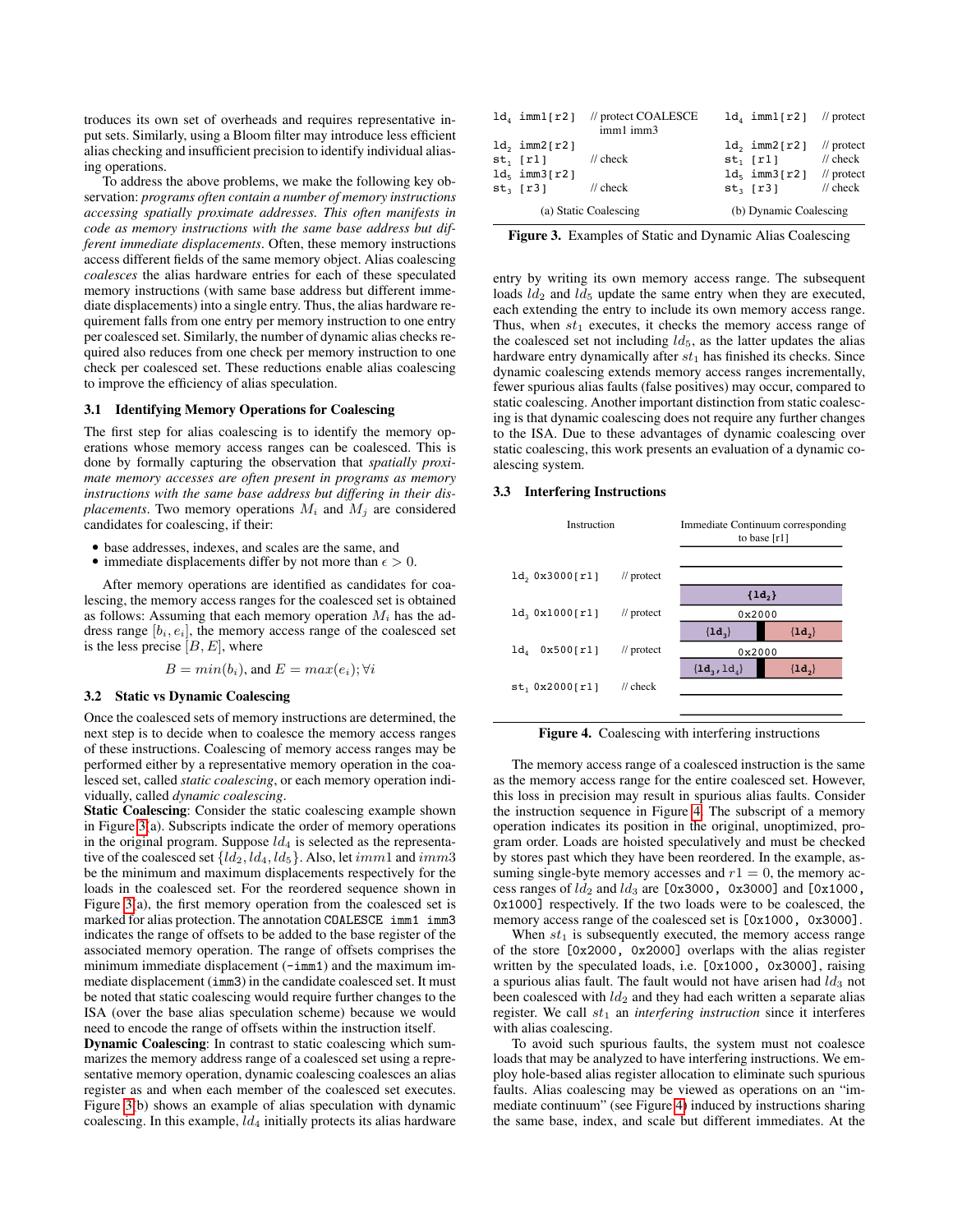beginning, the immediate continuum corresponding to base  $r1$  is empty/unallocated. After  $ld_2$ , the continuum consists of just  $ld_2$ and an alias register is assigned to  $ld_2$ . When  $ld_3$  is considered for coalescing, it adds any interfering instructions that have been determined via analysis by the binary translator (described later in Section [4.2\)](#page-3-0) as holes in the immediate continuum. In this case,  $st_1$ is an interfering instruction and introduces a hole (shown in black in Figure [4\)](#page-2-1) effectively splitting the continuum, and thereby preventing  $ld_3$  from being coalesced with  $ld_2$  since they fall on either side of the hole. This causes  $ld_2$  to be assigned a different alias register. Subsequently,  $ld_4$  is coalesced with  $ld_3$  since they fall on the same side of the hole and  $ld_4$  writes the same alias register as  $ld_3$ . After  $st_1$ , the hole is removed; since  $st_1$  is the youngest instruction past which the loads were hoisted, the two allocated alias registers may be freed, and the continuum returns to its initial empty state.

# <span id="page-3-2"></span>4. Implementation



<span id="page-3-1"></span>Figure 5. Dynamic optimization system with HW/SW codesigned alias speculation with coalescing

Our target architecture is a HW/SW co-designed research VLIW processor, where the alias hardware consists of a rotating alias register file. The base alias speculation system is SMARQ [\[21\]](#page-9-9) and we implemented dynamic coalescing on top of SMARQ. During execution, the application code is first optimized by a dynamic binary optimizer. Since it is expensive and difficult to perform traditional alias analysis during execution [\[5\]](#page-9-16), the dynamic optimizer performs simple alias analysis and relies on alias speculation to improve the effectiveness of speculative optimizations.

The optimized code is organized into atomic regions for speculative execution [\[17\]](#page-9-17). These atomic regions are single-entry, multiexit superblocks with arbitrary control flow inside including conditionals, loops, and function calls. During execution, the atomicity hardware in the CPU creates a checkpoint at the entry point of each speculative region. These checkpoints are used to rollback execution in case of an alias fault. The runtime monitor in the dynamic optimizer catches any alias faults and subsequently invokes the optimizer to re-optimize the speculative region. The reoptimization step is more conservative and is based on the assumption that the two memory instructions that triggered the alias fault always alias with each other. All the memory consistency violations, hardware interrupts and exceptions are also caught by the runtime monitor to trigger rollbacks of speculative regions [\[8\]](#page-9-18).

#### 4.1 Alias Checking Hardware

The alias checking hardware consists of a bank of alias registers (ARs), organized as a rotating alias register file (Figure [6\(](#page-4-0)a)). It has a pointer to the oldest memory operation in a separate AHPTR register. Figure [6\(](#page-4-0)b) shows the format of a single alias register, which consists of five fields: (1) a *valid* bit to indicate if the entry in the alias register is in use; (2) a *load/store* bit to indicate if the memory instruction using the alias register is a load or a store instruction; (3) the *physical page number (PPN)* for the memory locations accessed; (4) *begin* offset for storing the start of the memory access range; and (5) *end* offset for storing the upper end of the memory access range. Both *begin* and *end* are encoded relative to the physical page number. For a 48-bit address space, this scheme reserves 36 bits for the *PPN* and 13 bits each for the *begin* and *end* entries. Thus, the size of each alias register is 64 bits.

To handle cases where instructions in a coalesced set may span non-consecutive pages, we introduce a small set of auxiliary registers called *Page Crossing Structures (PCS)*. Each PCS register (Figure  $6(c)$ ) has a six-bit entry for alias register number (AR#) in addition to the fields of an alias register in the rotating alias register file. Whenever page crossing cannot be encoded using the 13 bits of the *begin* and *end* fields of an alias register A in the main rotating register file, the hardware allocates a PCS register and sets the AR# field to be A. The other fields in the PCS are set using the memory access ranges for the new physical page that has been accessed. During a check operation, the hardware now checks the registers in the rotating alias register file, as well as the corresponding PCS registers (indexed using the AR# values). When a PCS register cannot be allocated because all are in use, the hardware raises an exception in response to which the code is retranslated without alias coalescing. Table [1](#page-4-1) shows the various actions performed by the alias hardware in response to a protect, check, or rotate operation.

# <span id="page-3-0"></span>4.2 Changes to the Dynamic Binary Optimizer

For correct alias speculation, the dynamic binary optimizer must implement the desired checking relationship among program loads and stores by assigning them *protect* (P) and *check* (C) bits along with the appropriate *order*. For efficient alias speculation, the assignment must minimize the number of checks and the number of spurious alias faults. Finally, the algorithms employed must be fast. We employ a fast, topological sorting based register allocation algorithm, built on top of the SMARQ alias register allocation algorithm. Unlike general-purpose register allocation, there is no hardware support for alias register spilling. Consequently, alias register allocation is integrated with the instruction scheduler. Alias speculation is throttled appropriately to prevent memory operation reordering (and therefore use of alias registers) when there is a paucity of alias registers.

#### 4.2.1 Preliminaries

Alias register allocation is done when instructions are considered for scheduling, by building a *checking graph* that precisely specifies the alias checks to be performed by the hardware. Figure [7](#page-4-2) specifies the various types of edges added to instruction nodes. A load A may be reordered past multiple stores  $A_i$ , such that MAY\_ALIAS( $A$ ,  $A_i$ ) and therefore CHECK( $A_i$ , A) are true. All such stores must check (C) the alias register written for protection (P) by the load for such stores,  $C(A_i)$  is *true*, and for the load,  $P(A)$  is *true*. The liverange of the alias register begins at the load and ends at the *last store in the reordered program order*. The order associated with the load A, and consequently the alias register allocated to it, is determined by the last store  $A_i$  that checks it. The alias register associated with the load A may be deallocated and used for a different load after the last store  $A_i$  has checked  $A_i$ .

In addition, anti-checking edges (as defined in Figure [7\)](#page-4-2) must be added to the checking graph. Section 4.2 in [\[21\]](#page-9-9) details the need for anti-checking edges. ANTI-CHECK( $A_j$ ,  $A_i$ ) prevents  $A_i$  from checking  $A_j$  by ensuring that  $A_j$  is assigned a higher order than  $A_i$ . This avoids alias faults that are unnecessary for correctness of optimization; in the absence of anti-checking edges, spurious alias faults may be raised due to multiple choices in the topological sorting of the checking graph. Note that from the perspective of the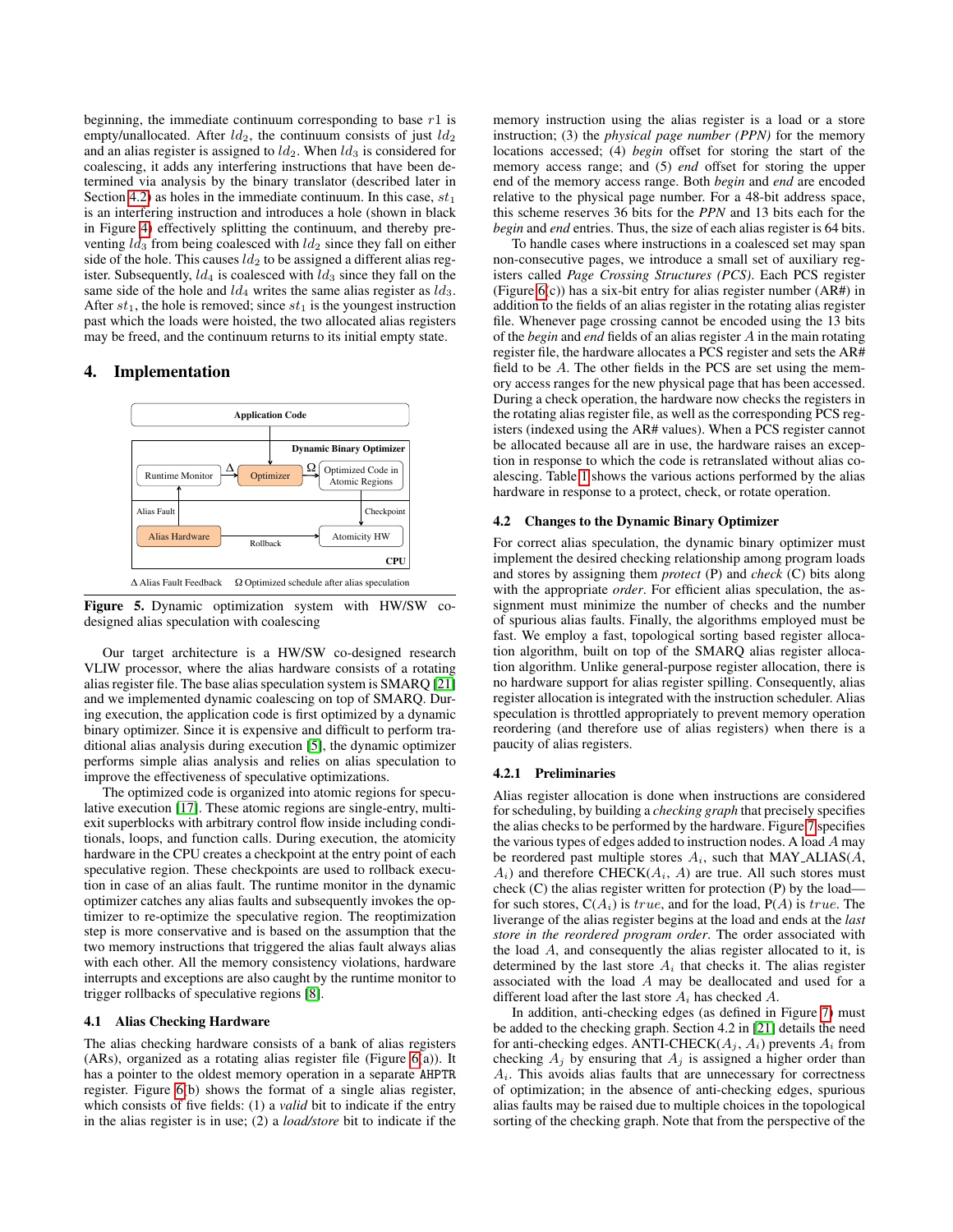

<span id="page-4-0"></span>Figure 6. Alias Checking Hardware. (a) Rotating alias registers, PCS, and the alias fault checking mechanism (b) A rotating alias register (c) A page crossing structure (PCS) register

| <b>Operation</b> | Intent            | <b>Actions performed by Alias Hardware</b>                                                                      |  |
|------------------|-------------------|-----------------------------------------------------------------------------------------------------------------|--|
| protect ord      | Update alias      | $x = (AHPTR + ord)$ % N                                                                                         |  |
|                  | register with     | if $V(A R_x) = 0$ : $V(A R_x) = 1$ , $PPN(A R_x) = p$ , $begin(A R_x) = b$ , $end(A R_x) = e$                   |  |
|                  | memory access     | if $V(AR_x) = 1$ and PPN $(AR_x) = p$ : begin $(AR_x) = min(begin(AR_x), b)$ , end $(AR_x) = max(cnd(AR_x), e)$ |  |
|                  | range             | if $V(AR_x) = 1$ and PPN $(AR_x)$ != p:                                                                         |  |
|                  |                   | Allocate $PCS_i$ ; $V(PCS_i) = 1$ , $PPN(PCS_i) = p$ , $begin(PCS_i) = b$ , end $(PCS_i) = e$                   |  |
| check ord        | Compare valid     | for all alias registers $AR_i$ with $i \in [(AHPTR+ord) \% N, (AHPTR+N-1) \% N]$ :                              |  |
|                  | alias registers   | if $V(AR_i) = 0$ : no alias fault                                                                               |  |
|                  | with memory       | if $V(AR_i) = 1$ : if PPN $(AR_i)$ ! = p, no alias fault                                                        |  |
|                  | access range      | if PPN( $AR_i$ ) = p: if $b < end(AR_i)$ and $e > begin(AR_i)$ , raise alias fault else no alias fault          |  |
|                  |                   | repeat above checks for all $PCS_i$ with $AR#(PCS_i) = i$ where $i \in [(AHPTR+ord)$ % N, $(AHPTR+N-1)$ % N]    |  |
| rotate n         | Invalidate n      | $V(AR_i) = 0$ , for $i \in [AHPTR, AHPTR + n - 1]$                                                              |  |
|                  | alias registers   | $V(PCSi) = 0$ , for all $PCSi$ with AR# $(PCSi) = i$ , where $i \in [AHPTR, AHPTR + n - 1]$                     |  |
|                  | starting at AHPTR | $AHPTR = AHPTR + n$                                                                                             |  |

<span id="page-4-1"></span>Table 1. Actions performed by the alias hardware on protect, check and rotate operations. AHPTR points to the oldest live alias register. N is the total number of alias registers. The memory operation in question accesses addresses [b,e] within the physical page p.

| MAY_ALIAS $(A_i, A_i)$ if:<br>$\bullet$ A, precedes A, in program<br>order<br>$\bullet$ A <sub>i</sub> and A <sub>i</sub> may access the<br>same memory location<br>• $A_i$ or $A_i$ is a store | CHECK $(A_i, A_i)$ if:<br>• MAY_ALIAS $(A_i, A_i)$<br>$A_i$ precedes $A_i$ after scheduling $\vdots$ | ANTI-CHECK $(A_i, A_i)$ if:<br>• MAY_ALIAS $(A_i, A_i)$<br>• $A_i$ precedes $A_i$ after scheduling<br>not CHECK $(A_i, A_i)$<br>$P(A_i)$ , and<br>$\cdot$ C(A <sub>i</sub> ) | COALESCENT $(A_i, A_i)$ if:<br>• scales, indexes and base<br>addresses of $A_i$ and $A_i$ are the :<br>same $[SIB(A_i) = SIB(A_i)],$<br>and<br>Immediate displacements of<br>$A_i$ and $A_i$ differ | INTERFERE $(A_i, A_i)$ if:<br>• COALESCENT $(A_i, A_i)$<br>$\bullet$ A <sub>i</sub> precedes A <sub>i</sub> in original<br>program order<br>$\bullet$ A, precedes A, in optimized<br>program order<br>• $A_i$ is a store and $A_i$ is a load |
|-------------------------------------------------------------------------------------------------------------------------------------------------------------------------------------------------|------------------------------------------------------------------------------------------------------|------------------------------------------------------------------------------------------------------------------------------------------------------------------------------|-----------------------------------------------------------------------------------------------------------------------------------------------------------------------------------------------------|----------------------------------------------------------------------------------------------------------------------------------------------------------------------------------------------------------------------------------------------|
|-------------------------------------------------------------------------------------------------------------------------------------------------------------------------------------------------|------------------------------------------------------------------------------------------------------|------------------------------------------------------------------------------------------------------------------------------------------------------------------------------|-----------------------------------------------------------------------------------------------------------------------------------------------------------------------------------------------------|----------------------------------------------------------------------------------------------------------------------------------------------------------------------------------------------------------------------------------------------|

<span id="page-4-2"></span>Figure 7. Definitions of types of edges used to construct the checking graph for alias register allocation

checking graph and the alias register allocation algorithm, an antichecking edge ANTI-CHECK( $A_i$ ,  $A_i$ ) is equivalent to a checking edge CHECK $(A_i, A_i)$ .

Interference edges (also defined in Figure [7\)](#page-4-2) are used to perform hole-based alias register allocation to eliminate the effect of interfering stores as discussed in Section [3.3.](#page-2-2) Each memory operation M is associated with a tuple  $\langle$  scale, index, base $>$  or SIB(M) containing value numbers for each register, obtained via a global value numbering pass [\[16\]](#page-9-19). As shown in Figure [7,](#page-4-2) COALESCENT( $A_i$ ,  $A_i$ ) if SIB( $A_i$ ) equals SIB( $A_i$ ). The algorithm maintains a continuum for each SIB, CONT(SIB), which is initialized to  $[-\infty,$ ∞]. The continuum consists of fills and holes, with holes introduced by interfering stores, and fills having a representative load that may be coalesced with by other loads.  $REP(CONT(SIB(M)),$  $RANGE(M)$ ) retrieves the representative load, if any, of the fill in the continuum in which memory operation  $M$  falls, where  $RANGE(M) = [imm(M), imm(M) + size(M)].$ 

Note that INTERFERE( $A_i$ ,  $A_j$ ) needs to exist only if  $C(A_i) \wedge$  $P(A_i)$ . However, the decision to coalesce  $A_i$  with an earlier load  $A_k$  may potentially have to be made before  $A_i$  acquires checking. Consequently, the algorithm conservatively adds interference edges a priori before scheduling/alias register allocation. While this may result in unnecessary splitting of a continuum and lost coalescing opportunities, in practice, most such stores  $A_i$  acquired checking.

## 4.2.2 Alias Register Allocation Algorithm

Algorithms 1-5 explain the procedure for allocating alias registers to speculated memory operations. The input to the alias coalescing and allocation algorithm is the list of instructions in the superblock, since the algorithm is embedded inside the instruction scheduling compiler pass. The instructions are annotated with metadata relevant for building the may-alias and interference graphs in the alias coalescing algorithms; the metadata is accumulated over the dynamic compilation steps prior to scheduling.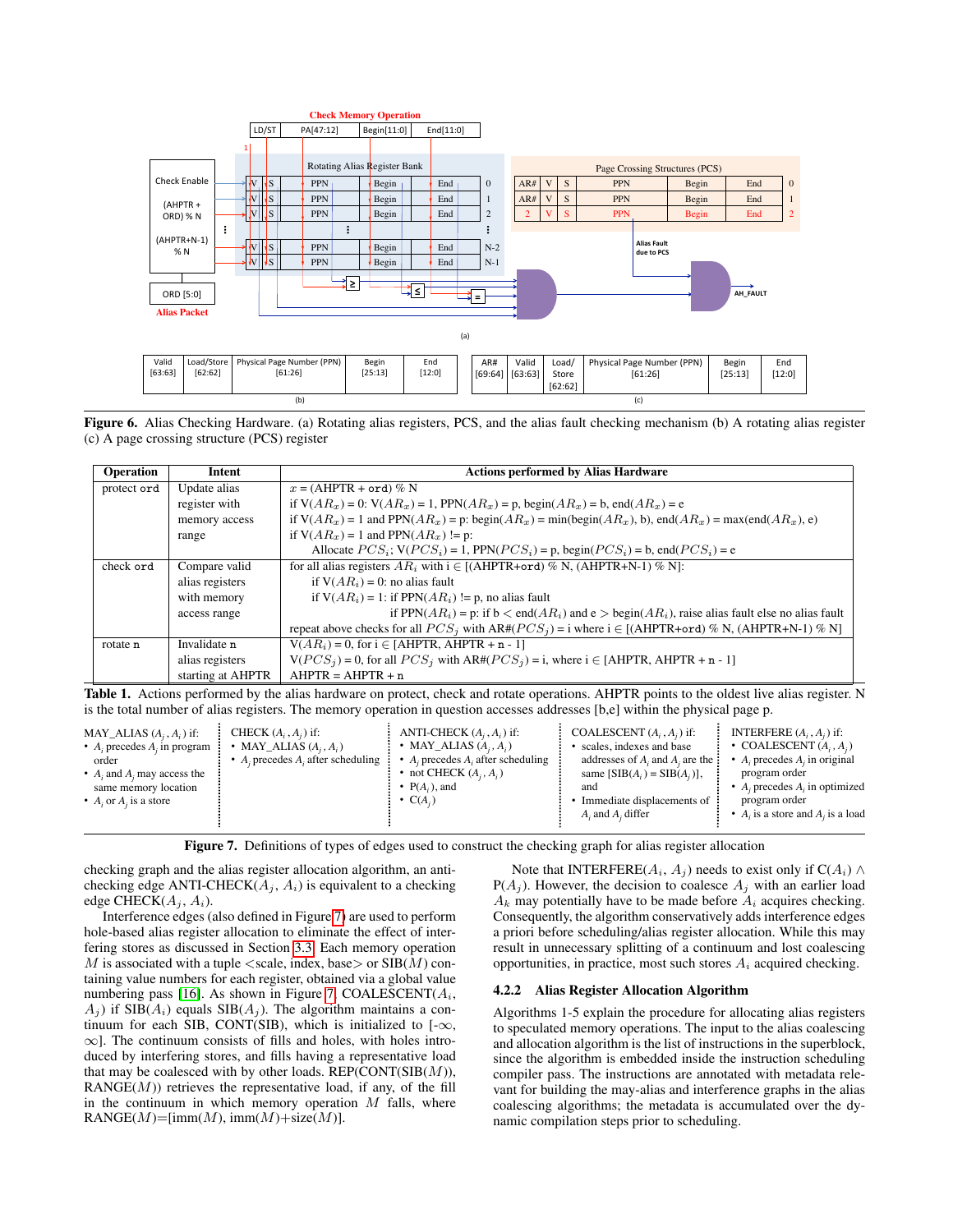<span id="page-5-2"></span>Algorithm 1 schedule() 1:  $MAX\_ALIAS = compute\_max\_alias()$ 2: INTERFERE = compute interference $()$ 3: num\_alloc\_regs =  $0$ , num\_delay\_regs =  $0$ 4: delayed =  $\{\}$ , AHPTR = 0 5: repeat 6:  $A_i$  = Pick unscheduled instruction<br>7:  $A_{i,c}$  = try\_coalescing( $A_i$ ) // refer A 7:  $A_{ic}$  = try\_coalescing( $A_i$ ) // refer Algorithm [2](#page-5-0)<br>8: **for**  $A_i \in \text{MAX}$  ALIAS(\*,  $A_i$ ) **do** 8: for  $A_j \in$  MAY\_ALIAS(\*,  $A_i$ ) do<br>9: if  $\neg$  SCHEDULED( $A_i$ ) then 9: **if**  $\neg$  SCHEDULED( $A_j$ ) then<br>10:  $C(A_j)$  = true  $C(A_j)$  = true 11: **if**  $\neg$  P( $A_i$ ) then 12:  $P(A_i) = \text{true}$ 13: delay alias reg  $(A_i)$  // refer Algorithm [3](#page-5-1) 14: end if 15: **CHECK** $(A_j, A_{ic})$  = true 16: **else**<br>17: **if if** P(A<sub>j</sub>) ∧ C(A<sub>i</sub>) ∧ AR(A<sub>j</sub>) is NONE ∧  $\neg \text{CHECK}(A_j, A_{ic}) \wedge \neg \text{COALESCED}(A_j)$  then 18: CHECK( $\tilde{A}_j$ ,  $A_{ic}$ ) = true // anti-checking edge<br>19: **end if** 19: **end if**  $20$ 20: end if  $21:$  end for 21: **end for**<br>22: **if**  $(C(A))$ 22: **if**  $(C(A_i) \vee P(A_i))$  then<br>23: alloc alias reg  $(A_i)$  // 23: alloc\_alias\_reg  $(A_i)$  // refer Algorithm [4](#page-6-0)<br>24. **end if** 24: **end if**<br>25: **SCHE** 25: SCHEDULED( $A_i$ ) = true<br>26: Remove  $A_i$  from holes in Remove  $A_i$  from holes in CONT(SIB( $A_i$ )) 27: until all instructions are scheduled 28: allocate coalesced alias reg() // refer Algorithm [5](#page-6-1)

Initialization (Algorithm [1,](#page-5-2) lines 1-3): Compute the may-alias relationship among memory operations. Initialize the total number of loads that have been assigned alias protection  $(P(A_i))$  is true) and assigned order  $(num\_alloc\_reqs)$  or not assigned order as yet  $(num\_delay\_regs)$  at any point in the algorithm.

Scheduling loop (Algorithm [1,](#page-5-2) lines 4-27): On each iteration of the loop, the algorithm picks an instruction to schedule based on some scheduling algorithm, e.g. list scheduling. If the instruction is a memory operation, then it attempts to assign an alias register if alias protection or checking is needed. It reduces the number of alias registers simultaneously in use by coalescing when possible. Alias Register Coalescing (Algorithm [2\)](#page-5-0): All stores  $A_i$  which interfere with the load attempting to be coalesced A, are processed to add holes in the continuum  $CONT(SIB(A))$ . When a hole is added, it splits the range represented by a load in two, with the load originally representing the whole range now representing only a subrange. Holes and fills are merged when possible—this detail is elided from the algorithm for simplicity. After holes relevant to load A have been added, the continuum is checked to see if there is a valid representative with which  $A$  may be coalesced. If so, then the algorithm coalesces A with the representative  $A_i$ , and returns  $A_i$ ; else, the algorithm returns A. With coalescing, Algorithm [1](#page-5-2) constructs the checking graph with  $A_i$  acting as a proxy for  $A$ ; all checking and anti-checking edges which would have been incident on A are instead incident on  $A_i$ .

Incremental Construction of Checking Graph (Algorithm [1,](#page-5-2) lines 8-21): Checking edges go backwards in the schedule while anti-checking edges go forward. Therefore, unscheduled instructions are inspected for checking edges while instructions already scheduled are inspected for anti-checking edges. Note that an antichecking edge is not added if load  $A_j$  has been coalesced; this is because A<sup>j</sup> protects *itself and later loads* from intervening stores which may alias, and the precedence relationship  $(A_i)$  precedes  $A_i$ after scheduling) no longer holds.

Alias Register Delay (Algorithm [3\)](#page-5-1): When a memory operation

<span id="page-5-0"></span>Algorithm 2 try\_coalescing  $(A)$ , called by schedule() 1: for all  $A_i \in \text{INTERFERE}(*, A)$  do 2:  $rep = \text{REP}(\text{CONT}(\text{SIB}(A)), \text{RANGE}(A))$ <br>3: **if** rep is not NONE **then** 3: **if** rep is not NONE then<br>4: **if**  $[I, r] = \text{range of } C$  $\mathbf{if}$  [l, r] = range of CONT(SIB(A)) represented by rep then 5: **if** RANGE(REP(*rep*)) **;** RANGE(REP(*A*)) **then** 6: **REP(l,** imm(*A*)) = rep 6: REP(l, imm(A)) = rep<br>7: REP(imm(A)+size(A) 7: REP(imm( $A$ )+size( $\hat{A}$ ), r) = REP(r, ...)<br>8: else 8: **else**<br>9: F 9: REP(imm(A)+size(A), r) = rep<br>10: REP(l, imm(A)) = REP(..., l) 10: REP(1, imm(A)) = REP(..., 1)<br>11: **end if** 11: **end if**<br>12: **end if** end if  $13:$  end if 14: CONT(SIB(A)) = CONT(SIB(A)) \ RANGE(A) 15: end for 16:  $A_j = \text{REP}(\text{CONT}(\text{SIB}(A)), \text{RANGE}(A))$ 17: if  $A_i$  is not NONE then 18: COALESCED WITH $(A) = A_j$ 19: COALESCED $(A_j)$  = true 20: return  $A_j$ 21: end if 22: return A

 $A_i$  is marked as requiring alias protection,  $P(A_i)$  is true, it is added to the *delayed* list. An alias register cannot be assigned to  $A_i$  since its order will be known only after later checking stores have been allocated. If there is no representative of the range in the continuum accessed by  $A_i$ , it is marked as the potential representative of that range.

Alias Register Allocation (Algorithm [4\)](#page-6-0): The algorithm assigns alias registers to memory operations by topologically sorting the checking graph—when a memory operation has no incoming checking edges, it is allocated an alias register. The alias register assigned (line 6) is an offset with respect to the oldest memory operation in the machine which has order AHPTR. Note that if a memory operation  $W$  has been coalesced, it is assigned an alias register in a post-pass because it should be assigned the same alias register as the operation with which it was coalesced. When a memory operation is assigned an alias register, all outgoing checking edges are deleted. This could make other instructions in the delayed list become ready for allocation and they are then allocated alias registers. Since an alias register is assigned only when the last instruction which checks it has been scheduled (i.e. the last checking edge has been removed), the alias register's liverange is closed at that point and it may be reclaimed. Register reclamation is performed via rotation of AHPTR. Finally, a memory operation W that has been allocated an alias register is removed from the delayed list, and if it was a representative of a range in the continuum, it is marked as not representing the range anymore since later memory operations cannot be coalesced with it.

Alias Register Allocation Post-pass (Algorithm [5\)](#page-6-1): A memory

<span id="page-5-1"></span>

| <b>Algorithm 3 delay alias reg</b> $(A)$ , called by schedule() |  |
|-----------------------------------------------------------------|--|
|-----------------------------------------------------------------|--|

```
1: num\_delay\_regs += 1
```

```
2: delayed = delayed ∪ A
```

```
3: AR(A) = NONE
```
4: if  $REP(CONT(SIB(A)), RANGE(A))$  is NONE then 5: REP(CONT(SIB(A)), RANGE(A)) = A

6: end if

operation A that has been coalesced with an earlier one W writes the same alias register as  $W$ . However, between  $W$  and  $A$ , there may have been rotation of AHPTR to reclaim other alias registers; consequently,  $AR(A)$  is offset by an amount equal to the difference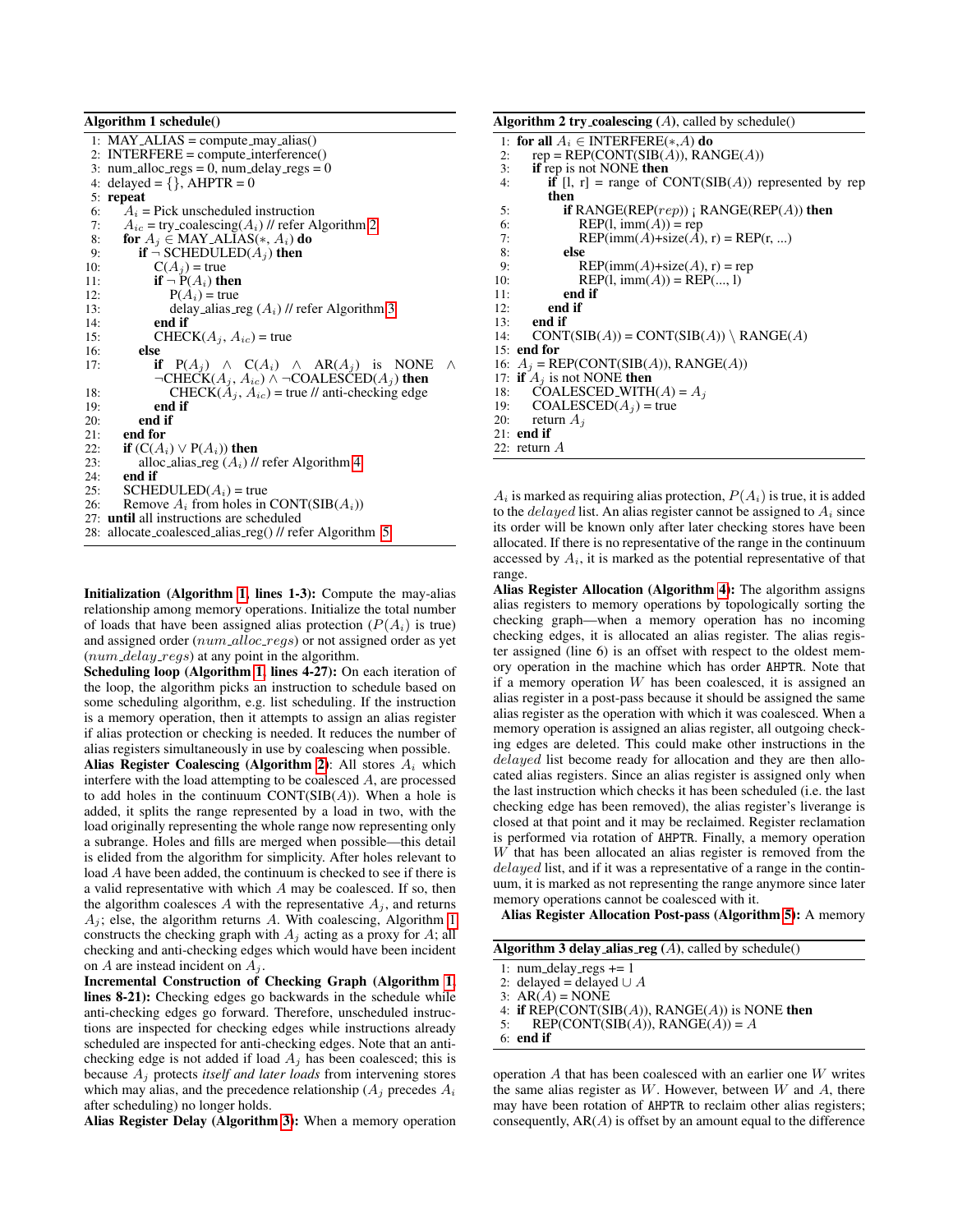<span id="page-6-0"></span>

|            | <b>Algorithm 4 alloc_alias_reg</b> $(A)$ , called by schedule()             |
|------------|-----------------------------------------------------------------------------|
|            | 1: AHPTR_AT( $A$ ) = AHPTR                                                  |
|            | 2: if $ CHECK(*, A)  == 0$ then                                             |
| 3:         | work = work $\cup A$                                                        |
| 4:         | for all $W$ in work do                                                      |
| 5:         | <b>if</b> $P(W) \wedge$ COALESCED_WITH(W) is NONE then                      |
| 6:         | $AR(W) = AHPTR + num\_alloc\_regs -$<br>- AH<br>$PTR_A T(W)$                |
| 7:         | $num_$ alloc_regs $+= 1$                                                    |
| 8:         | $num\_delay\_regs = 1$                                                      |
| 9:         | else                                                                        |
| 10:        | if $C(W)$ then                                                              |
| 11:        | $AR(W) = AHPTR + num_2 \cdot \text{R}$ - AH-                                |
|            | $PTR_A T(W)$                                                                |
| 12:        | end if                                                                      |
| 13:        | end if                                                                      |
| 14:        | work = work $\setminus W$                                                   |
| 15:        | for all $A_i \in \mathrm{CHECK}(W, A_i)$ do                                 |
| 16:        | CHECK $(W, *)$ = CHECK $(W, *) \setminus$ CHECK $(W, A_i)$                  |
| 17:        | if $(C(A_i) \cup P(A_i)) \wedge ( CHECK(*, A_i)  == 0)$ then                |
| 18:        | work = work $\cup A$                                                        |
| 19:        | end if                                                                      |
| 20:        | end for                                                                     |
| 21:        | end for                                                                     |
|            | $22:$ end if                                                                |
|            | 23: if num_alloc_regs $>$ AHPTR then                                        |
| 24:<br>25: | $ROT(A_i)$ = num_alloc_regs - AHPTR                                         |
| 26:        | $AHPTR = num_alloc_regs$                                                    |
|            | $num_$ -alloc_regs $-1$<br>$27:$ end if                                     |
|            | 28: for all $W \in$ delayed do                                              |
| 29:        | <b>if</b> $AR(W)$ is not NONE then                                          |
| 30:        | delayed = delayed $\setminus W$                                             |
| 31:        | Remove W if it is $\text{REP}(\text{CONT}(\text{SIB}(W)), \text{RANGE}(W))$ |
| 32:        | end if                                                                      |
|            | $33:$ end for                                                               |

in AHPTR values at the time  $W$  and  $A$  were respectively scheduled. This ensures that  $W$  and  $A$  access the same physical alias register.

<span id="page-6-1"></span>Algorithm 5 allocate\_coalesced\_alias\_reg  $(A)$ , called by schedule()

|    | 1: for all $A \in$ memory operations do |  |
|----|-----------------------------------------|--|
| 2: | if $P(A)$ then                          |  |
| 3: | $W = \text{COALESCED\_WITH}(A)$         |  |
| 4: | if $W$ is not NONE then                 |  |
| 5: | $AR(A) = AR(W)$ - $(AHPTR_A T(A) - AH$  |  |
|    | $PTR_AT(W)$                             |  |
| 6: | end if                                  |  |
| 7: | end if                                  |  |
|    | 8: end for                              |  |

## 4.2.3 Example

Figure [8](#page-6-2) illustrates the alias register allocation algorithm. Load  $ld_5$ has been speculatively eliminated with forwarding from  $ld_2$ . Loads  $ld_6$ ,  $ld_3$ , and  $ld_2$  have all been speculatively hoisted above one or more stores. After scheduling  $ld_6$ , the algorithm adds the checking edge CHECK( $st_4$ ,  $ld_6$ ), assigns  $P(d_6)$  and  $C(st_4)$ , and delays alias register allocation for  $ld_6$ . It also opens a continuum for r0 and marks  $ld_6$  as the representative of that continuum. The algorithm handles the interference edge INTERFERE( $st_1$ ,  $ld_2$ ) by splitting the r0 continuum into  $[-\infty, 0x0)$  and  $[0x4, +\infty]$ , with the former having  $ld_6$  as its representative and the latter not having any representative. After scheduling  $ld_3$ , the algorithm adds the checking edge CHECK( $st_1$ ,  $ld_3$ ), assigns  $P(d_3)$  and  $C(st_1)$ , and delays alias register allocation. It also opens a continuum for  $r1$  with  $ld_3$  as the representative. After scheduling  $ld_2$ , the algorithm fails to coalesce



<span id="page-6-2"></span>

|  |  |  | <b>Figure 8.</b> Alias register allocation example |  |
|--|--|--|----------------------------------------------------|--|
|--|--|--|----------------------------------------------------|--|

| Architectural        | Parameter                            |
|----------------------|--------------------------------------|
| <b>Features</b>      |                                      |
| 8-wide VLIW          | 2 INT units, 2 FP units, 2 MEM units |
|                      | 1 BRANCH unit, 1 ALIAS unit          |
| L1 I-Cache           | 8-way 32 KB, 1 cycle latency         |
| L1 D-Cache           | 6-way 24KB, HW prefetch              |
| L <sub>2</sub> Cache | 8-way 256KB, 3 cycle latency,        |
|                      | HW prefetch                          |
| L <sub>3</sub> Cache | 16-way 8MB, 25 cycle latency         |
| Memory               | 1GB, 104 cycle latency               |

#### <span id="page-6-3"></span>Table 2. Architectural Parameters

 $ld_2$  with  $ld_6$  since even though COALESCENT( $ld_2$ ,  $ld_6$ ),  $ld_6$  is not REP(CONT(SIB( $ld_2$ )), RANGE( $ld_2$ ))—this is the effect of the interfering store  $st_1$ .  $ld_2$  is now marked as REP(CONT(SIB( $ld_2$ )), RANGE( $ld_2$ )). When  $st_1$  is scheduled, it has no incoming edges and is therefore assigned order 0 (meaning it will check all valid alias registers 0 and above). Outgoing edges are removed, resulting in  $ld_3$  being assigned order 0 after which  $num\_alloc\_regs$  is incremented to 1. After  $st_1$ , the algorithm rotates out the alias register with order 0, and increments AHPTR to 1.  $ld_7$  is then successfully coalesced with  $ld_2$ , with its alias register allocation delayed. After  $st_4$  is scheduled, it obtains an order 0 but with AHPTR 1,  $st_4$  will check alias registers 1 and above. All outgoing edges are deleted and loads  $ld_6$  and  $ld_2$  are now assigned alias registers.  $ld_7$  must update the same register as  $ld_2$ , however, its order is assigned in a post-pass to account for any freeing rotations in between  $ld_2$  and  $ld_7$  (a rotation of 1 in the example shown after  $st_1$ ).

# 5. Evaluation

# <span id="page-6-4"></span>5.1 Methodology

Our target architecture is a VLIW processor similar to Transmeta Efficeon [\[11\]](#page-9-5). The dynamic binary translation framework shown in Figure [5](#page-3-1) translates and optimizes x86 binaries into internal VLIW instructions. The CPU is modeled by a production-quality cycleaccurate simulator, which supports atomic region execution [\[8,](#page-9-18) [17\]](#page-9-17) with up to 56 rotating alias registers (number of registers limited by encoding constraints in the ISA). Various significant architectural parameters of the VLIW processor are listed in Table [2.](#page-6-3)

Programs are first executed via interpretation. The system simultaneously identifies hot basic blocks. Once the basic blocks cross a hotness threshold, the dynamic optimizer forms a superblock region [\[11\]](#page-9-5) along hot paths. Once a region is formed, the x86 code is translated into an internal representation (IR). At this stage, the optimizer performs alias analysis as well as the following optimizations: if-conversion, copy propagation, dead code elimination, loop invariant code motion, constant propagation, and common subexpression elimination. Finally, the optimizer performs register allocation and instruction scheduling.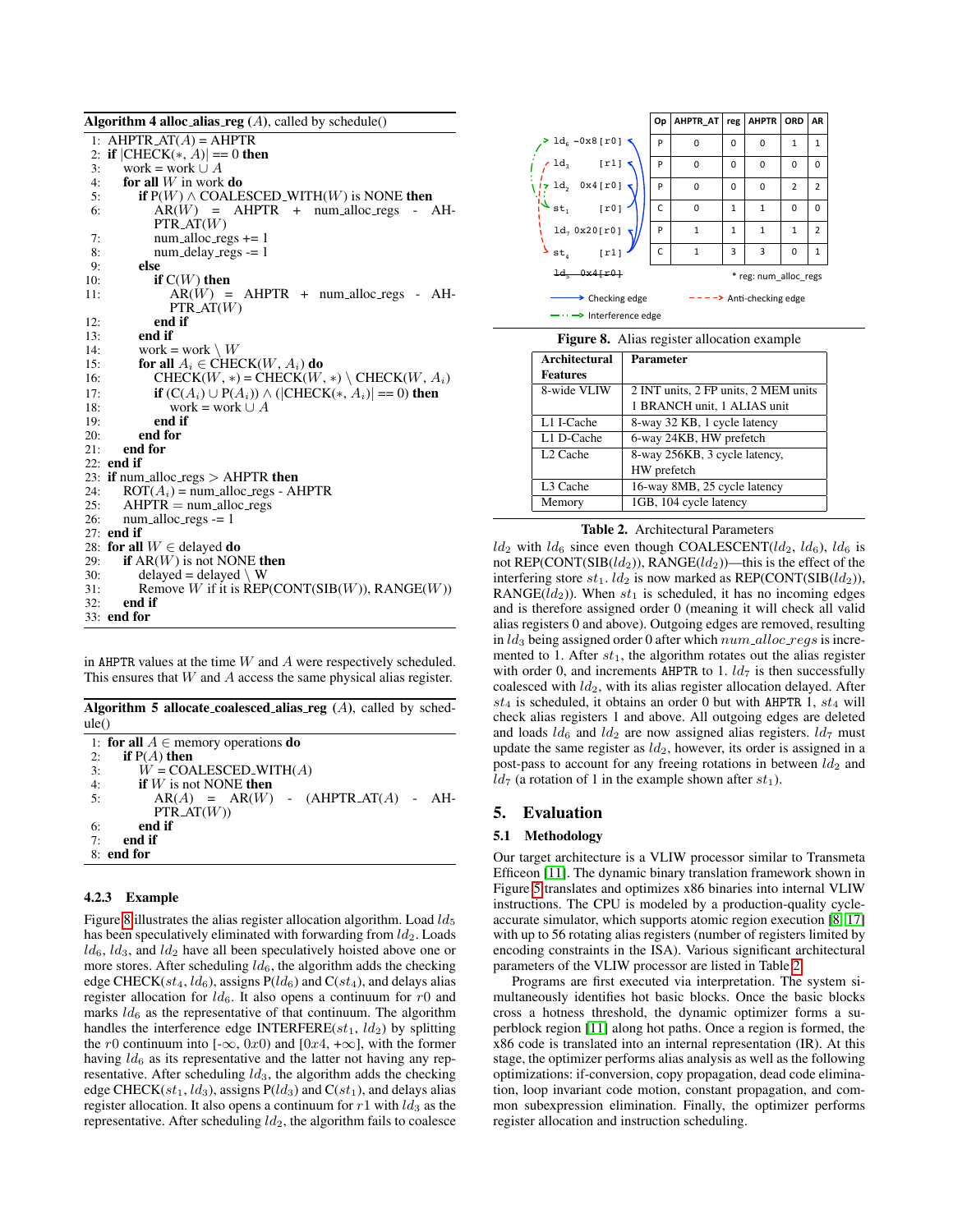

<span id="page-7-0"></span>



<span id="page-7-1"></span>Figure 10. Average number of loads and number of coalesced loads per atomic region for 28 alias registers



<span id="page-7-2"></span>Figure 11. With 28 alias registers, alias coalescing results in very few spurious alias faults due to imprecise access information.

We evaluate alias coalescing on the SPEC CPU2006 suite (both INT and FP), compiled using icc at -O3 enabling aggressive static optimizations that use data dependency and alias analyses. A benchmark is automatically divided into representative checkpoints for simulation. From each checkpoint, a benchmark is functionally simulated for 4 billion x86 instructions to warm up the dynamic optimizer, for 5 million x86 instructions to warm up the microarchitectural state, and simulated cycle-accurately for 25 million x86 instructions to gather performance data. Please note that the baseline for evaluation is SMARQ without alias coalescing.

# <span id="page-7-3"></span>5.2 Alias Register Pressure

Alias register pressure is measured by calculating the maximum number of valid alias registers required per atomic region, weighted by the *hotness* of the atomic region. Figure [9](#page-7-0) shows that when 28 alias registers are available for allocation, alias coalescing reduces the average alias register pressure by a geomean of 26.09% and 39.96% respectively for the SPEC CINT2006 and SPEC CFP2006 benchmark suites. This reduction can be better placed into context when considering the extent of coalescing, defined as the weighted average of the number of memory operations coalesced into a sin-

gle alias register, weighted by the hotness of the atomic region. The greater the extent of coalescing, the greater is the expected reduction in alias register pressure. Figure [10](#page-7-1) shows the extent of coalescing for each of these benchmarks. The extent of coalescing is much larger for SPEC CFP benchmarks than SPEC CINT benchmarks, which explains why SPEC CFP benchmarks showed greater reduction in alias register pressure.

The only exception was 456.hmmer, where we observed a 9.26% increase in the alias register pressure. For this benchmark, the hot region consists of a loop, which the dynamic binary translator failed to capture as a single region due to paucity of alias registers in the baseline. As a result of the loop being split into multiple regions, the amount of alias speculation in each region was limited. However, with alias coalescing to the extent shown in Figure [10,](#page-7-1) the effectively increased alias register file size allowed the binary translator to capture the entire loop in a single region and unroll it multiple times – atomic region size in 456.hmmer increased on average by 51.54% compared to the baseline. This greater scope allowed the binary translator to perform increased alias speculative load hoisting, resulting in greater alias pressure visible in Figure [9.](#page-7-0)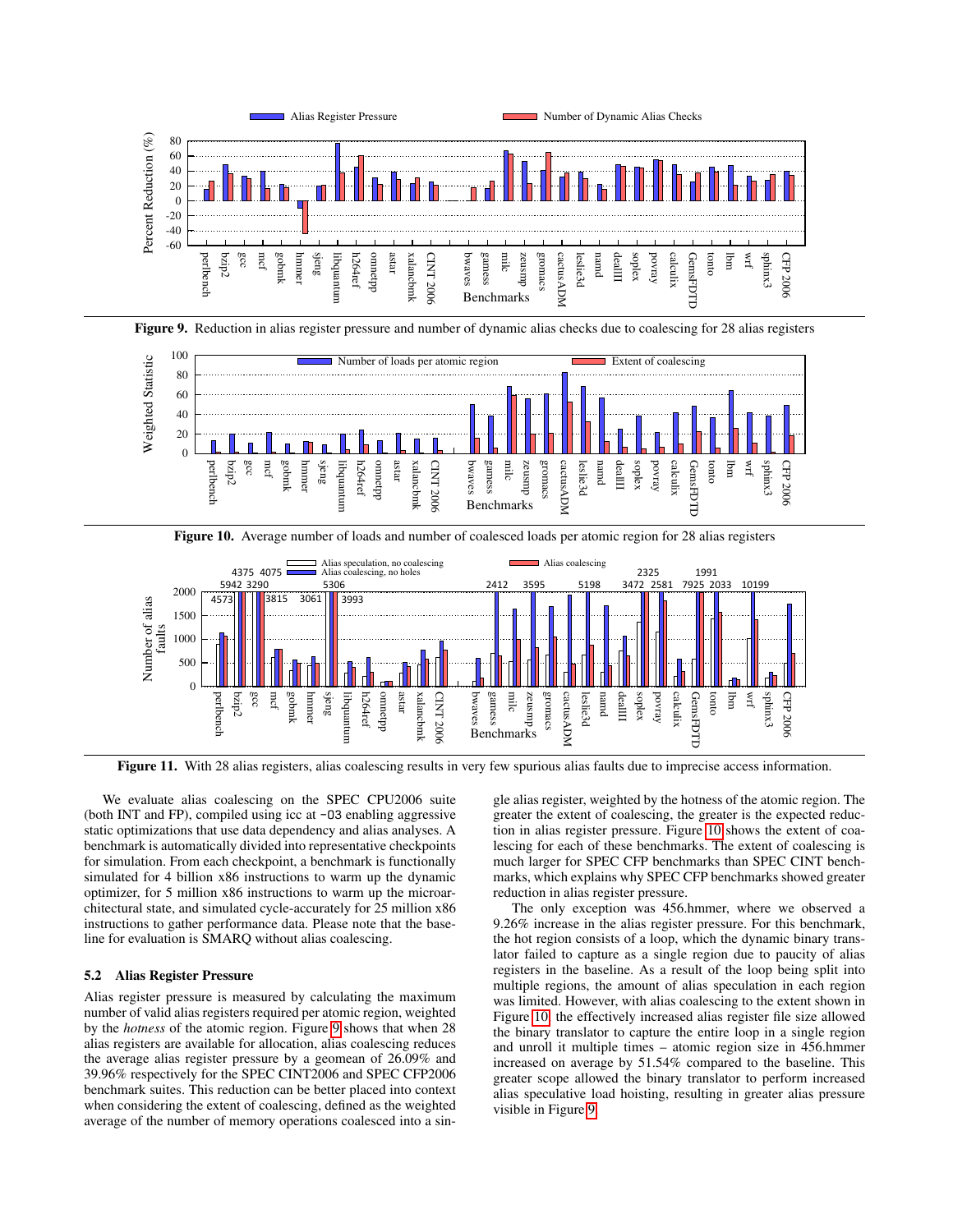

Figure 12. Increase in scheduling freedom in terms of average number of x86 instructions in each atomic region (Atomic Region Size) and average number of VLIW sub-instructions per x86 instruction (a/x Ratio) for the configuration with 28 rotating alias registers.

<span id="page-8-0"></span>

<span id="page-8-1"></span>Figure 13. IPC gains due to coalescing with 28 and 56 alias registers, normalized with respect to IPC with 28 alias registers without coalescing. Graph shows how alias coalescing effectively makes the 28 alias register file appear twice as large.

#### 5.3 Number of Dynamic Alias Checks

Reducing the number of dynamic alias checks per checking instruction reduces the latency to detect the presence of an alias fault which is necessary to retire an atomic region. As described previously, coalescing reduces the number of dynamic alias checks required from one check per speculated memory instruction to one check per coalesced set. This translates to a geomean of 20.73% and 33.87% reduction for the SPEC CINT2006 and SPEC CFP2006 benchmarks suites respectively (Figure [9\)](#page-7-0). Note that while alias register pressure tracks the *maximum* number of simultaneously live alias registers in an atomic region, the number of dynamic alias checks tracks the *average* number of alias registers live and checked at each checking point in the program. The graph shows that alias coalescing effectively reduces both.

#### 5.4 Reduction in Spurious Alias Faults

Alias coalescing may introduce spurious alias faults due to the imprecision of stored memory access information. Figure [11](#page-7-2) shows the number of alias faults in the baseline without alias coalescing, and the increase due to alias coalescing, over the entire duration of benchmark execution (both warmup and performance measurement phases). The figure shows how highly effective hole-based alias register allocation (Section [3.3\)](#page-2-2) is in reducing the number of spurious alias faults due to interfering instructions.

#### 5.5 Instruction Scheduling Freedom

As described in Section [4,](#page-3-2) the optimized code is organized into speculative atomic regions by the dynamic optimizer. All optimizations listed in Section [5.1](#page-6-4) are applied within an atomic region. Thus,

the size of the atomic regions is critical to the effectiveness of optimizations. One factor affecting atomic region size is the availability of alias registers. If an atomic region required more alias registers than the total number available, it is split by the optimizer into smaller regions which are then reoptimized individually in the hope that they have reduced alias register pressure. As coalescing reduces alias register pressure, the effective size of the alias register file is now increased, allowing larger atomic regions to be successfully optimized speculatively. Figure [12](#page-8-0) shows the increase in the average sizes of the atomic regions (in terms of number of x86 instructions) for each benchmark, weighted by the hotness of the atomic region. Mostly FP benchmarks benefit; 410.bwaves, 433.milc, 436.cactusADM, and 459.GemsFDTD show a considerable increase to the tune of 40% in the average atomic region size. As discussed in Section [5.2,](#page-7-3) 456.hmmer is the one INT benchmark to benefit greatly. These were precisely the benchmarks where the size of the hot atomic regions was constrained primarily a paucity of alias registers. In some of these benchmarks, loops which were earlier split into multiple regions are now successfully translated and optimized in a single region.

Another useful statistic to consider is the number of packets in a VLIW instruction (sub-instructions within a large VLIW instruction) per x86 instruction (we call this the *a/x* ratio). This ratio conveys the efficiency of the VLIW schedule generated for the processor. The higher the number, the better is the utilization of the processor resources. As can be seen in Figure [12,](#page-8-0) coalescing improves the *a/x* ratio for most benchmarks. There is a direct correlation between the increase in region sizes for benchmarks and the observed *a/x* ratio. This validates the intuition that the processor has greater scheduling freedom if more instructions are available to schedule.